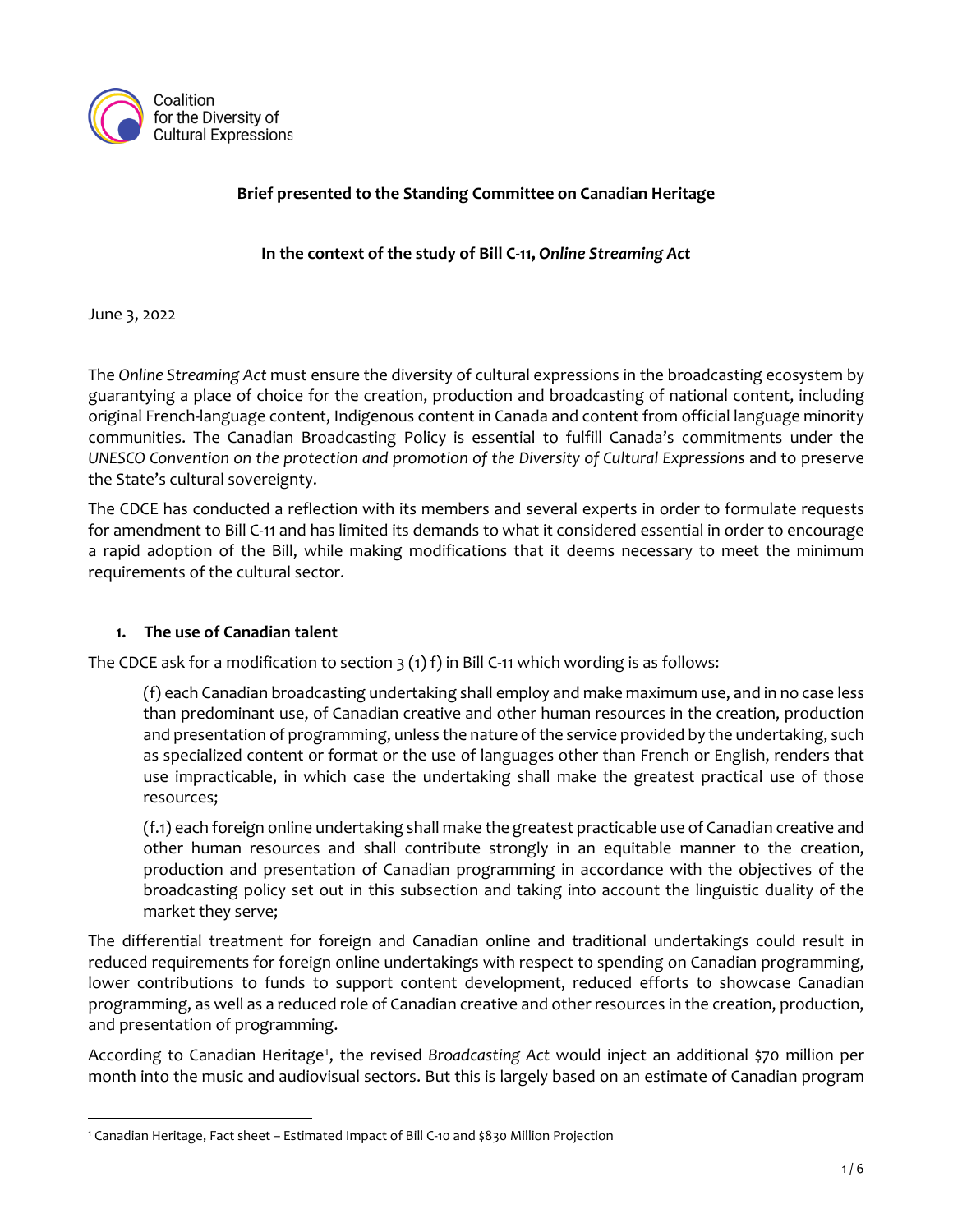expenditures and contribution comparable to the current obligations of Canadian broadcasting undertakings. To ensure this level of contribution, and to support the vital role of Canadian creative and other resources in Canadian programming creation, production, and presentation, it would be preferable not to set a lower expectation for foreign online undertaking's contribution in the Act.

It would therefore be preferable to opt for language that does not distinguish between foreign and Canadian undertakings, but rather requires each broadcasting undertaking to contribute to Canadian programming and to make maximum-but-not-less-than-predominant use of Canadian creative and other resources when doing so. Thus, the objective of section  $3(1)(f)$ , which is to support Canadian programming, would apply across the Canadian broadcasting system:

(f) each broadcasting undertaking shall make maximum use, and in no case less than predominant use, of Canadian creative and other resources in the creation, production and presentation of Canadian programming, and shall contribute significantly to the creation, production and presentation of Canadian programming to the greatest extent possible that is appropriate for the nature of the undertaking;

### **2. Appeal to the Governor in Council**

Several stakeholders expressed concerns with the increased latitude given to the CRTC to determine the precise obligations to which broadcasting undertakings will be subject. The fears are varied, from the lack of expertise in the CRTC to oversee a greater number of undertakings in a complex and changing environment, to what seems to be a bias towards certain players in the sector.

The CDCE shares some of these concerns and considers that civil society representatives should keep tools to make their voices heard on the important decisions that the CRTC must make. The call to the Governor in Council is one of the tools available to civil society.

Applications to the Governor in Council are rarely successful, but when they are, they can make a difference by allowing civil society to make legitimate arguments that had not been accepted by the Commission. One example is the appeal by organizations following a 2017 CRTC decision in the context of the renewal of the television licences of large French-language private ownership groups. The CRTC had not included requirements forthe creation and presentation of programs in original French-language and music programs. The Governor in Council asked the CRTC to review its decisions<sup>2</sup>, resulting in a new CRTC decision<sup>3</sup>.

Bill C-11 maintain this remedy that can be used in connection with licenses, but as the conditions of service of broadcasting undertakings will now be determined by orders, this remedy will now become useless.

The CDCE asks that CRTC orders be subject to an appeal to the Governor in Council to have them set aside or referred back to the Commission for reconsideration and rehearing. This is simply a matter of adapting the existing provision in the *Broadcasting Act* to the new regulatory context. The amendments recommended by the CDCE read as follows:

28 (1) If the Commission makes a decision under section 9 to issue, amend or renew a licence, the Governor in Council may, within 180 days after the date of the decision, on petition in writing of any person received within 45 days after that date or on the Governor in Council's own motion, by order, set aside the decision or refer the decision back to the Commission for reconsideration and hearing of the matter by the Commission, if the Governor in Council is satisfied that the decision derogates from the attainment of the objectives of the broadcasting policy set out in subsection  $3(1).$ 

<sup>&</sup>lt;sup>2</sup> See the Order Referring Back to the CRTC Decisions CRTC 2017-143 to 2017-151 to Renew the [Broadcasting](https://gazette.gc.ca/rp-pr/p2/2017/2017-09-06/html/si-tr42-eng.html) Licences, SI/2017-42, Vol. 151, no 18, September 6, 2017.

<sup>&</sup>lt;sup>3</sup> See the **[Broadcasting](https://crtc.gc.ca/eng/archive/2018/2018-334.htm) Decision CRTC 2018-334**, August 30, 2018.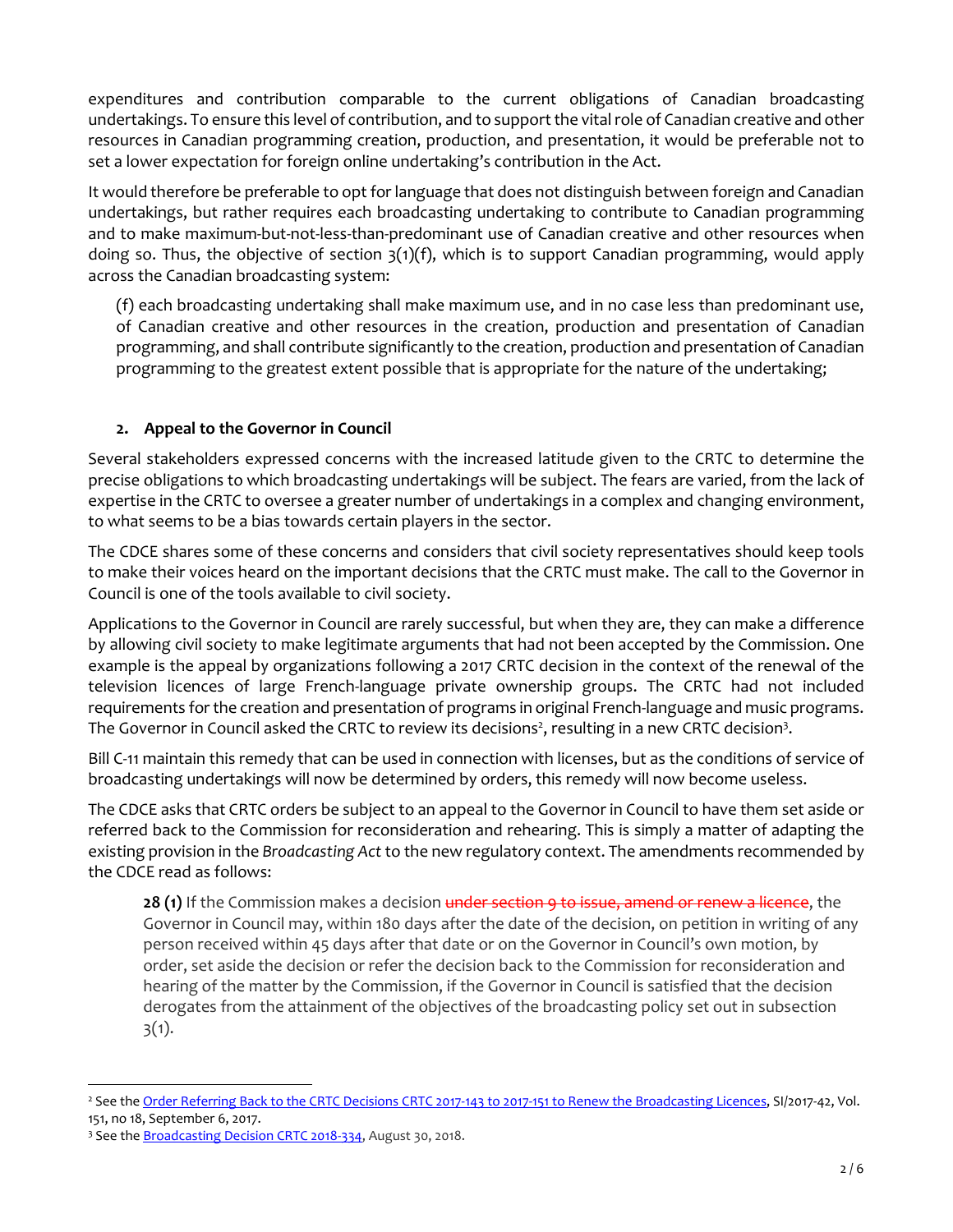As well as the addition of a definition to Article 2 (1):

*decision* includes a determination made by the Commission in any form; (*décision*) 4

It seems important to us that the government should not deprive itself of the power to intervene if it feels that the CRTC is deviating from the direction it considers appropriate for the implementation of Canadian policy.

# **3. Public hearings for orders**

Bill C-11 do not provide for a public hearing process forthe issuance of orders setting out conditions of service, as is the case for licences. Instead, section 9.1 (4) provide that proposed orders be made available on the CRTC's website and that interested persons be given the opportunity to make representations.

Unlike hearings, such a process does not ensure that the various views are considered in a review. In addition, the CRTC would not be able to ask stakeholders as easily for clarification to allow it to get a better sense of the positions of all stakeholders in an issue. Stakeholders will also not be able to take advantage of the hearings to intervene on elements raised by other parties, which could hinder the understanding of the issues. We are also concerned about the uneven levels of experience and resources available to the various potential stakeholders.

For example, will a community group that makes its first submission to the CRTC, have the necessary support to develop a convincing argument to make its case in the face of divergent positions that could be filed by experienced lawyers on behalf of large broadcasting undertakings?

We therefore propose that the next bill provides for a public hearing process and we repeat our previous recommendation:

**18 (1)** Except where otherwise provided, the Commission shall hold a public hearing in connection with

**(a)** the issue of a licence, other than a licence to carry on a temporary network operation;

**(b)** the suspension or revocation of a licence;

**(c)** the establishing of any performance objectives for the purposes of paragraphs 11(2)(b) and  $11.1(5)(b)$ ; and

**(d)** the making of an order under subsections 9.1 (1) and 12(2).

### 4. Increase transparency related to the adoption of a policy direction provided for in Article 8 of the **Act**

The new section 8 (2) of the Bill could considerably limit the understanding, for all stakeholders, of the changes made to a policy direction or the issues raised.

Section 8(2) provides important clarification but insufficient because it allows the minister to cut back the comments received or to present only a summary of them. This is why we suggest that it be amended to make sure that full comments are available, not just a summary of them.

We propose the following change:

**(2)** The Minister shall

<sup>4</sup> Note 1 refers to the definition contained in the *Telecommunications Act*.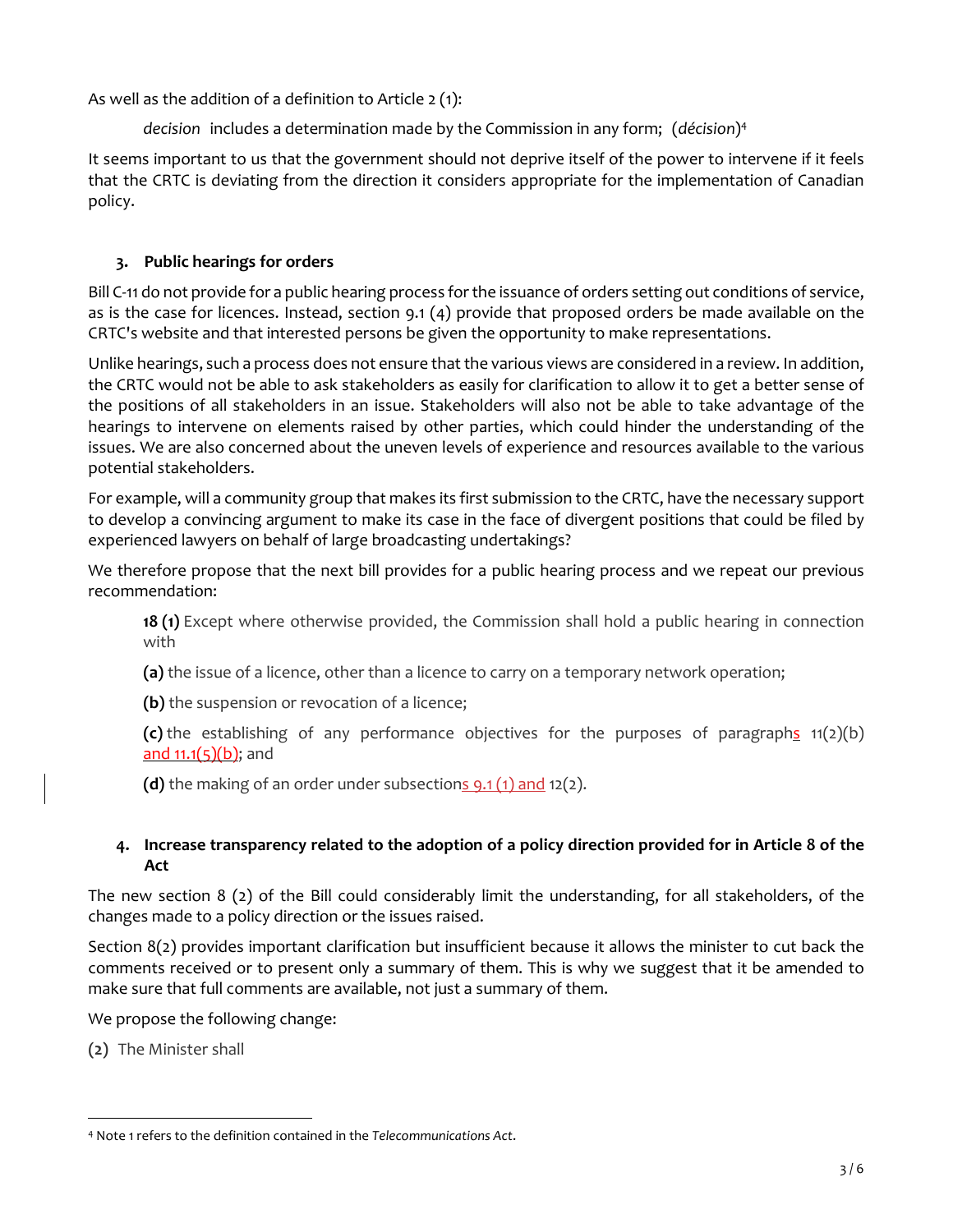- a) specify in the notice the period of at least 30 days from the day on which the notice was published under paragraph  $(1)(a)$  — during which interested persons may make representations; and
- b) publish<del>, in any manner that the Minister considers appropriate, a report summarizing</del> the representations that are made during that period.

## **5. Restore terminology that was present in C-10**

We have identified changes in terminology between the version of Bill C-10 that passed third reading last year and Bill C-11. In this section we will explain the reasons why we propose to reintroduce text that was initially adopted.

### **5.1. Original French language programs**

During the review of Bill C-10, several amendments were made to ensure that the place of content created and produced in French would be considered more carefully by the CRTC. Several organizations, including the CDCE, asked that the expression "original French language programs" (*émissions de langue originale française*) was used in these amendments, which was indeed reflected in the French version of C-10.

Unfortunately, Bill C-11 uses " *émissions originales de langue française* " in all clauses, while in English, "French language original programs" is used in some places $^{\rm 5}$  and "original French language programs" in others $^{\rm 6}$ .

The difference is important. All original programs that are subsequently translated, dubbed or otherwise offered in French can be considered original programs in French-language. This is a departure from the stated objective of ensuring that original content is created and produced in French.

The CDCE demands that the term "original French language programs" (*émissions de langue originale française*) be used throughout the Bill to avoid any ambiguity.

### **5.2.Official language minority communities**

A number of clauses were added to Bill C-10 regarding official language minority communities (OLMCs). However, the nomenclature that appeared in Bill C-10 ("official language minority communities" and "*communautés de langue officielle en situation minoritaire*" in French) has been replaced in Bill C-11 by the expression "English and French linguistic minority communities" and "*minoritésfrancophones et anglophones du Canada*" in French. Thus, the French version of the new wording proposed by Bill C-11removes the concept of "community", an important concept for organizations working for these communities and which distinguishes them from the majority.

Generally speaking, "official language minority communities" (or OLMCs) are defined as English-speaking communities in Quebec and French-speaking communities outside Quebec. This is the term they have long preferred (rather than Anglophone and Francophone minorities) and it is how federal institutions refer to them.

While we agree that Bill C-11 recognizes the minority context of French in North America with respect to the conditions of operation of broadcasting undertakings, the introduction of this recognition could lead to an interpretation that the term "French-speaking minorities" includes Francophones in Quebec, who are in the majority in that province. Such a result would be unacceptable and would constitute a detrimental setback for the protection of OLMC rights. To avoid this problem, Bill C-11 should:

 $5$  3(1) (i.1) and 9.1(1)e)

 $(6 \frac{1}{3}(1) \frac{q}{1}, 9.1(1)b)$  et c), 9.1(7), 11.1 (1.1) and (3)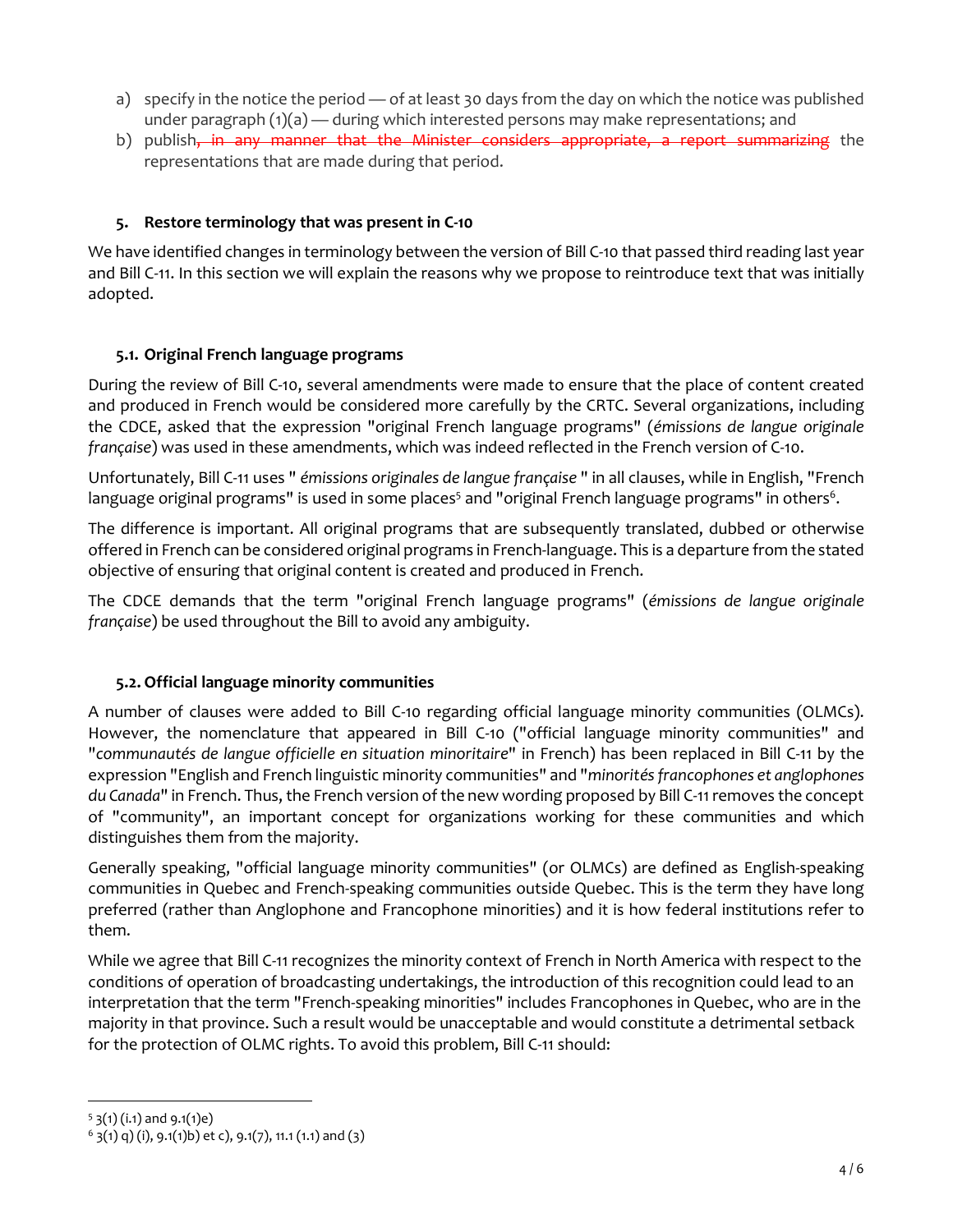- 1) return to the term originally used in Bill C-10, i.e. "official language minority communities" and "*communautés de langue officielle en situation minoritaire*" in French; and
- 2) expressly define in the legislation that this expression refers to English-speaking communities in Quebec and French-speaking communities outside Quebec.

### **5.3. Regulations - Canadian programs**

Subsections (i) to (v) of section 10(1)(b) in Bill C-10 have been moved to a new section, 10(1.1), entitled "Regulations - Canadian programs" in Bill C-11.

Subsections (a) to (e) contain minor wording changes and two more significant changes that we would like to correct: the replacement of "intellectual property rights" with "copyright" and the loss of the link between subsections (a) and (d) - formerly subsections (i) and (iv).

Intellectual property rights are broader than copyright. For example, copyright does not include trademarklike elements, such as the brand of a television program.

The lack of a link between subsections (a) and (d) is probably an oversight. It is important that broadcasters and online undertakings negotiate fairly with program owners regarding the intellectual property, exploitation and value of these programs. To address this issue, and to reflect the different context of the music industry, we recommend the addition of: "with owners of musical works and sound recordings " and " in furtherance of subparagraph (a) " to subsection (d).

We therefore propose the following formulation for (a) and (d):

(a) whether Canadians own intellectual property rights copyright in relation to a program, control the exploitation of a program and retain a material and equitable portion of its value;

(d) whether persons carrying on online undertakings or programming undertakings collaborate with independent Canadian producers, with owners of musical works and sound recordings, with persons carrying on Canadian broadcasting undertakings producing their own programs or with producers associated with Canadian broadcasting undertakings, in furtherance of subparagraph (a);

### **5.4.Canadian ownership and control of the system**

Section 3(1)(a) has been significantly amended from the latest version of C-10. This change weakens the scope of this objective and we are concerned that it may facilitate the acquisition of Canadian undertakings by foreign companies. While the ineligibility of non-Canadians to hold a broadcasting licence would be maintained under the Direction to the CRTC (ineligibility of non-Canadians), a future government could easily overturn this requirement with a new policy direction, especially since the legislator's ambition would have been weakened in the Act. Moreover, it is not desirable that the few Canadian online undertakings be easily acquired or controlled by foreign interests.

Instead, the CRTC should be encouraged to play a role in promoting the Canadian character of the system. Without restricting foreign ownership in the digital environment, the CRTC could, for example, issue priority carriage requirements or create incentives to consolidate Canadian ownership and control of the system.

In conjunction with Friends of Broadcasting, and with the support of the Independent Broadcasters Group and Unifor, we propose the following wording: